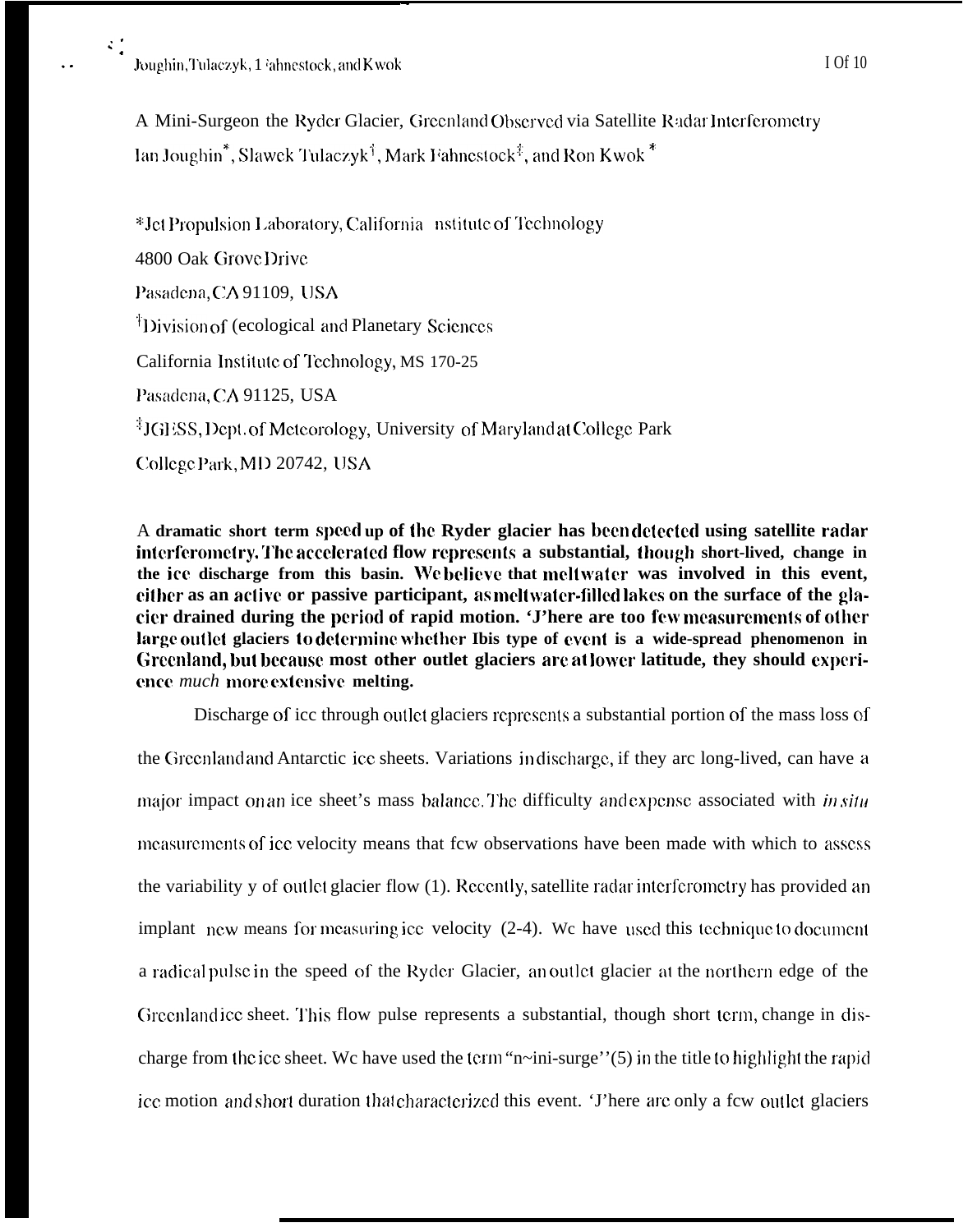-.

from the large icc sheets on which substantial speed variations have been obscrved  $(6)$ . None have exhibited a similar short pulse of enhanced motion as we have observed on the Ryder. Short pulses in speed have been documented on several valley glaciers, such as a large tidewater glacier in Alaska  $(7)$ , and on a glacier during an extended surge  $(8)$ . Our observation on the Ryder opens a ncw set of questions regarding the variable flow of outlet glaciers and the potential consequences for the ice sheet.

The Ryder Glacier (Fig. 1) drains a basin of 2.8,300 km<sup>2</sup>, which is roughly 1.7% of the inland icc area. Based on the accumulation rate data of Ohmura and Rech  $( 1 2)$ , the total accumulation for the basin is 5.0 km<sup>3</sup>/yr water equivalent, making the Ryder a moderately-sized outlet glacier by Greenland standards. The Ryder has two branches, which converge at 1000 m elevation and then flow out through the Shcrard Osborn Fjord where the icc eventually goes afloat. At the. head of the fjord, a prominent ice ridge is oblique to the fjord axis (Fig. 1). This feature is likely generated by ice flow over a ridge in the glacier bed. The ridge shifts ice flow to the western side of the fjord. Icc backed up behind this ridge forms an ice plain (slope of c. 0.002) covered by sev $c$ ral large lakes (Fig. 1).

We have created several interferograms of the Ryder Glacier using images from the 1 XS-] and  $]$   ${}^{\text{R}}S-2$  synthetic aperture radar (SAR). Figure 2 shows interferograms of the Ryder from September anti October of 1995. There arc striking differences bet ween the interferograms for the fast moving portion of the glacier below about 1100 m. The density of fringes (color cycles) in the October interferogram (Fig. 2B) is much greater than in the September interferogram (Fig. 2A), indicating more rapid flow in October. The magnitude of the. differences are well in excess of what could be caused by differential propagation delays due to atmospheric effects  $(15)$ , and the patterns of enhanced fringes arc clearly related to ice flow. Further down-glacier the. pattern of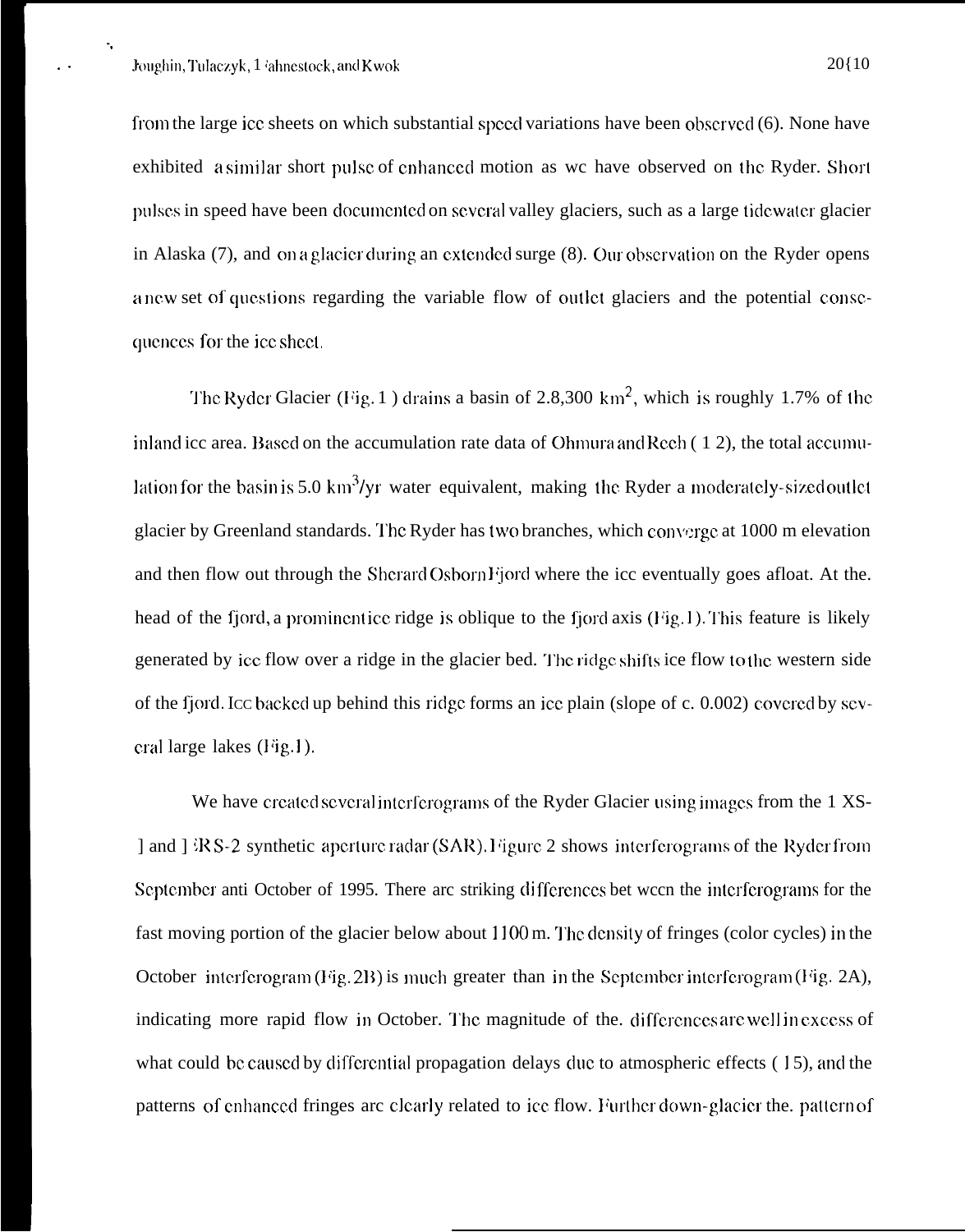. .

,'

fringes is lost completely in the October interferogram, while prominent fringes are still visible over this part of the September int erferogram. The loss, which occurs on the fastest moving part of the glacier, is due to gradients in velocity beyond the rate that can be measured with a 1-day separation of images, in the region where there is a rapid increase in the flow speed in October (white box Fig. 2A, B), the pattern of fringes is clearly more complex ( $\int$  'ig. 2C) (hall it had been prior 10 the speedup.

We have used the interferograms to map the across-track component of velocity. The velocity map for the Scptember observation is shown in Fig.  $3A$ . This map agrees w c]] with another vclocity map (not shown) made from images acquired in March 1992 and appears to represent velocity in the normal flow mode. Figure 3B shows the difference between the September and October velocity maps. The difference map exhibits a steady increase in the change in speed from 20 m/yr up to about  $1\,50\,$  m/yr (  $\,$   $\,$  6), at WhiCh point the flow speed increases rapidly in the October interferogram. Noisy fringes and areas of complete-fringe loss prevented us from making quantitative comparisons of the velocity 011 the faster moving portions of the glacier  $(17)$  ill October in these areas, visual comparison of the noisy fringe patterns in the October interferogran with those in a 3-day interferogram from March 1992 (not shown) indicates that over large parts of the. active area icc flow was incxccss of 3 time.s its normal rate when the October data were acquired ( 1 8).

We also created an interferogram using images from 8-9 November 1995. These images were acquired from a satellite track that is nearly orthogonal to that of the Other interferograms. B ccause different horizont al components of motion were measured by these interferograms, WC cannot make direct comparisons of horizontal velocities. Sensitivity to vertical displacement of the icc as it flows over bumps, however, is independent of look direction. Comparison of the high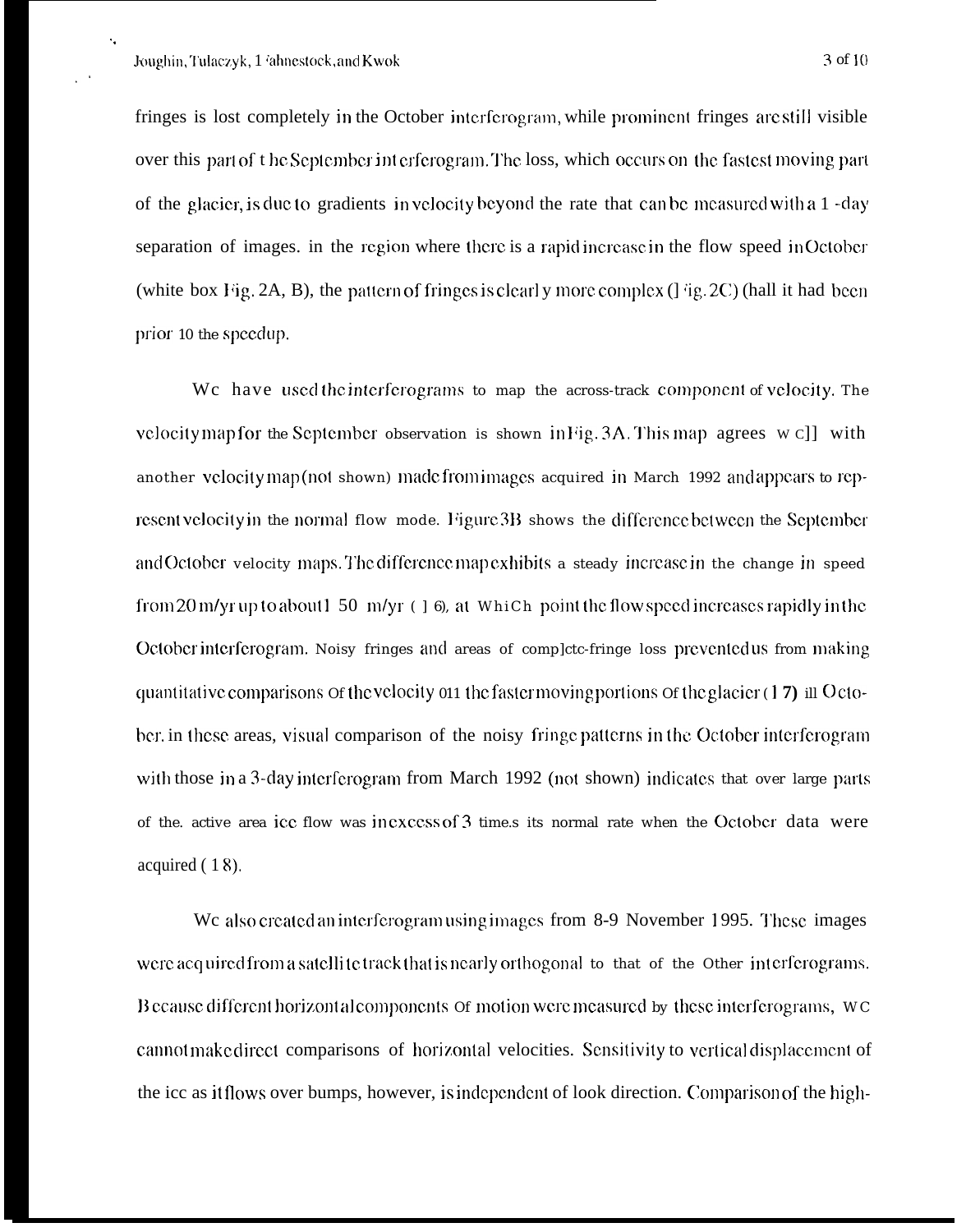. .

frequency "bull's eye" patterns in the interferograms indicates that the November data is consistent with the Scptcmbcr observation (19), indicating that by 8 November flow on the Ryder had returned to close to its normal mode. '1'bus, the interferometric data indicates that the. Ryder glacier experienced a relatively short speedup (less than 7 weeks, and possibly as short as a few days), during, which velocity increased by a factor of 3 or more as compared to the normal velocity of 50-300 *m/yr* for most of the glacier

We believe that in both the normal and mini-surge modes much of [he. glacier motion is duc to sliding. The low surface slope over much of the glacier makes it unlikely that the high velocities arise from icc deformation alone. Fluctuations in sliding velocities are commonly related to changes in subglacial water pressure duc to variable input of surface water or rearrangements in the basal water system  $(20)$ . The mini-surge of the Ryder glacier may have been caused by drainage of surface lakes, which could have clevated subglacial water pressure, in the September image (Fig. 2) several lakes show up as small dark areas, while the same lakes appear as very bright features in the October image. The change in signature indicates that the lakes may have drained over the period from September t o October, causing the ice on the surface to collapse. The lake b:isins arc regions of low corrclaticm (13) in the Octobcr intcrfcmgram (1 'ig. 2~), indicating they are areas which arc undergoing substantial surface change during the one day period, such as would be caused by drainage-induced fracturing of the icc on the lake surface. This suggests that the probable drainage of the lakes was related in some way to the rapid incrcasc in velocity.

In the area near Jakobshavns Isbrac, several lakes have been observed to drain periodically through large moulins (21). These moulins close off during the winter, when there is no melt water input from the surface. Sometime after a lake forms in the summer, melting and water pressure reopen the moulin, allowing drainage. Some similar process, such as high basal water pressure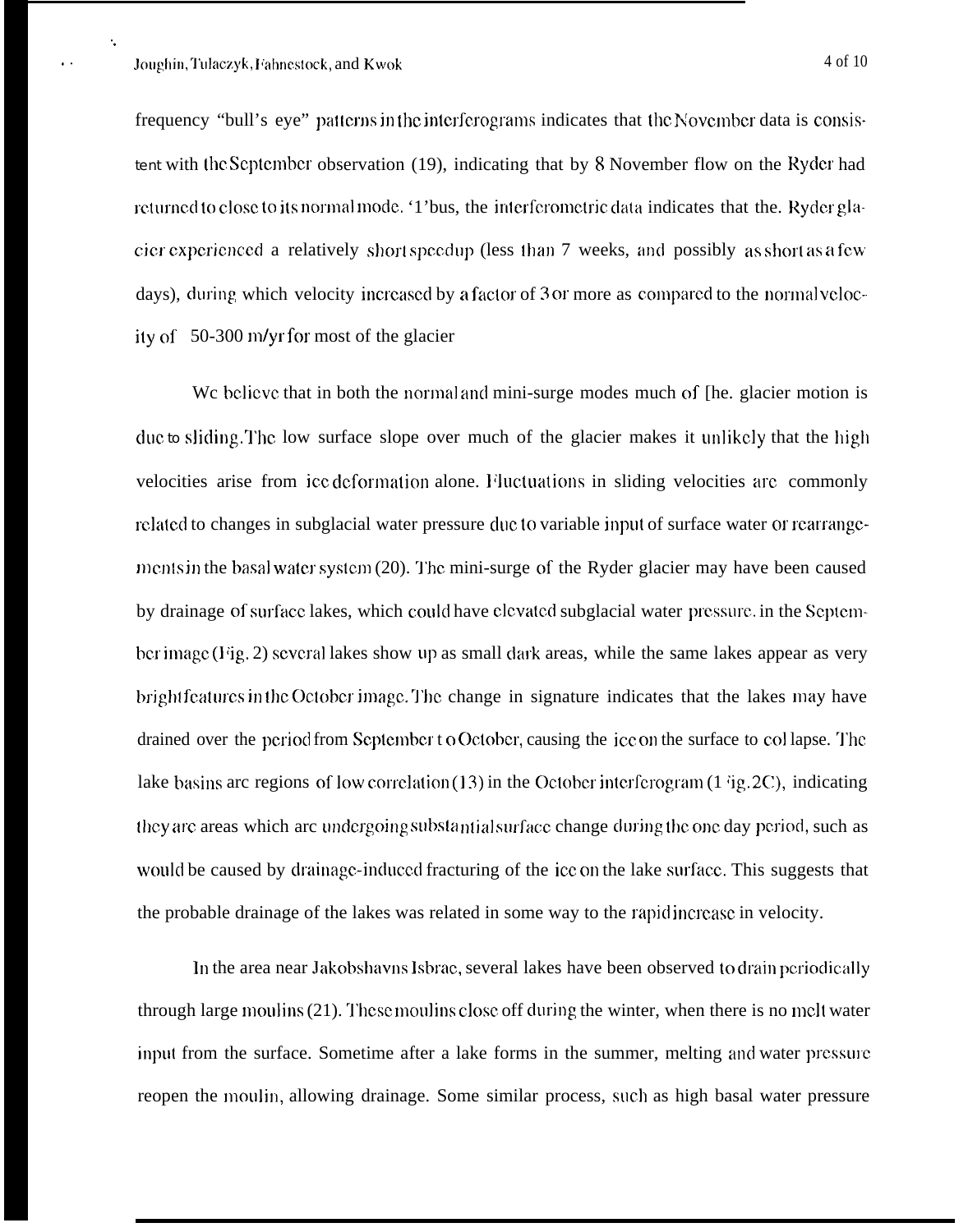opening or cnlarging connections to the surface, may allow the lakes to drain on the Ryder glacier near the end of the melt season. The increase in meltwater access to the bed might play a role in greater sliding and faster velocities.

Alternatively, the increase in velocity could have opened crevasses, allowing the lakes to drain. In this case, lake drainage is an effect rather than a cause of the rapid flow and the flow instability could be caused by changes in basal water system alone. One possible scenario is that the presumed bedrock ridge could cause pending of subglacial water beneath the icc plain. This may take place if the upstream side of the bedrock ridge is 10 times steeper than the relatively low icc surface slope driving basal water downstream (22). Basal water pressure may increase to the point when stable sliding is no longer possible and a mini-surge begins.

Our interferometric data documents a dramatic increase in the speed of the Ryder outlet glacier. The mini-surge caused a temporary fewfold increase in icc velocity and discharge. The exact mechanism behind the increase is difficult to determine from the remotely-scnsccl data alone. The Ryder glacier, however, must have been responding to changes in basal hydrology, be it drainage of surface meltwater to the bed or internal changes in the basal water system. We do not know if this sort of event is common (perhaps seasonal) on the Ryder or on other outlet glaciers. Wc also do not know if this is an indication of potcntia] for a more profound flow instability, such as a surge, which could produce a substantial change in icc flux. Surging glaciers are known to shut down and restart  $(8)$ . Perhaps what we observed on the Ryder was a surge that didn't quite succeed. The Ryder mini-surge indicates that a program of satellite monitoring of the behavior of such glaciers combined with *in situ* observation is needed to improve our understanding of the role that variable discharge plays in determining the mass balance of the Greenland Icc Sheet.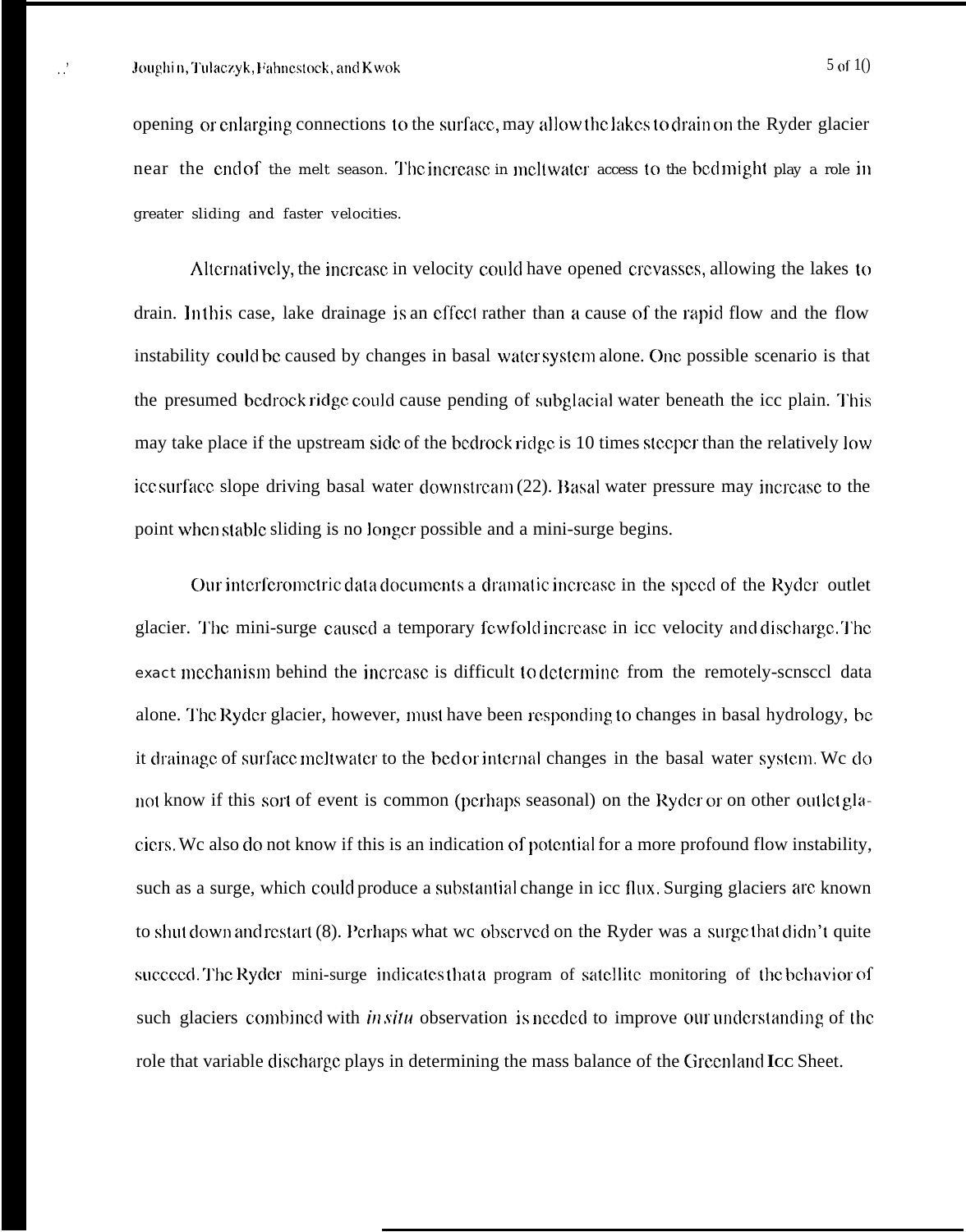Joughin, Tulaczyk, 1 'ahnestock, and Kwok

 $\sim$ 

## REFERENCES AND NOTES

1. K. Echelmeyer, W. 1 larrison [*J. Glacial.*,  $36,82$  (1990)] looked for variations in the speed of Jakobshavns Isbrae, the fastest glacier in Greenland. Although they believe that there is a large seasonal input of meltwater to the bed, their measurements exhibited no significant seasonal Variat ion. Due to the limited number of observations, they may have missed an episodic short term acceleration such as the one we di scuss in this paper.

2. R. M. Goldstein, H. Engelhardt, B. Kamb, R. M. Frolich, Science, 262, 1525 (1993).

3.1. Joughin, D. Winebrenner, M. Fahnestock, Geophys. Res. Letters, 22, 571 (1995).

4. E. Rignot, K. Jezek, 11. Sohn, Geophys. Res. Letters, 22, 575 (1 995).

5. The term "mini-surge" was used by C.F. Raymond and S. Malone [*J.Glaciol.*, 32, 178 (1986)] and B. Kamb and H. Engelhardt [J. Glacial., 33, 27 (1987)], to describe pulses of high flow speed related to high basal water pressure, which propagated down a 1 km wide valley glacier at a rate of a few hundred meters per hour. The event that we see is occurring on a larger glacier, and we do not have evidence for the propagation of the velocity pulse along the glacier. The event is shortlived, however, and the change in velocity large, thus matching several of the important characteristics they observed. The changes on the Ryder could be likened to a surge, but the duration of the speedup was too short to develop the large changes in ice distribution seen during such an event.

6. J. G. Ferrigno, B. K, Lucchitta, K. F. Mullins, A. 1.. Allison, R. J. Allen, W. G. Gould, Annals of Glaciology, 17, 239(1993).

7. M. Meier, S. Lundstrom, D. Stone, B. Kamb, H. Engelhardt, N. Humphrey, W.W. Dunlap, M. Fahnestock, R.M. Krimmel, R Walters, J. of Geophys. Res., 99, 15219 (1994).

8. 13. Kamb, C.F. Raymond, W. D. Harrison, H. Engelhardt, K.A. Echelmeyer, N. Humphrey, M.M. Brugman, T. Pfeffer, Science, 262,469 (1 985).

9. M. Fahnestock, R. Bindschadler, R. Kwok, K. Jezek Science, 262, 1530 (1993).

10. Kwok R. & M. Fahnestock, IEEE Trans. Geosci. Remote Sensing, 34, 189 (1996).

11. 1. Joughin, D. Winebrenner, M. 1 'ahnestock, R. Kwok, W. Krabill, *J. Glaciol.*, 42, 10 (1996).

12. A. Ohmura, N. Rech, J. Glaciol., 37, 140(1991).

13. Temporal decorrelation is caused by shifts in the relative positions of sub-pixel sized scatterers bet ween acquisition of the images used to form an interferogram. Such shifts can be caused by rapid ice mot ion or co] lapse of lake ice.

14.1. Joughin, R. Kwok, M. Fahnestock, J. Glaciol., accepted June 5, 1996.

15. R. Goldstein, Geophys. Res. Letters, 22,2517 (1995).

16. Velocity differences below 150 m/yr are accurate to within about 10 m/yr. For the small area where we measured larger differences, the error may be much greater as this region borders the area where wc were unable to unwrap the phase (i. e., to remove the modu-  $2\pi$  ambiguity, which is necessary for estimating velocity).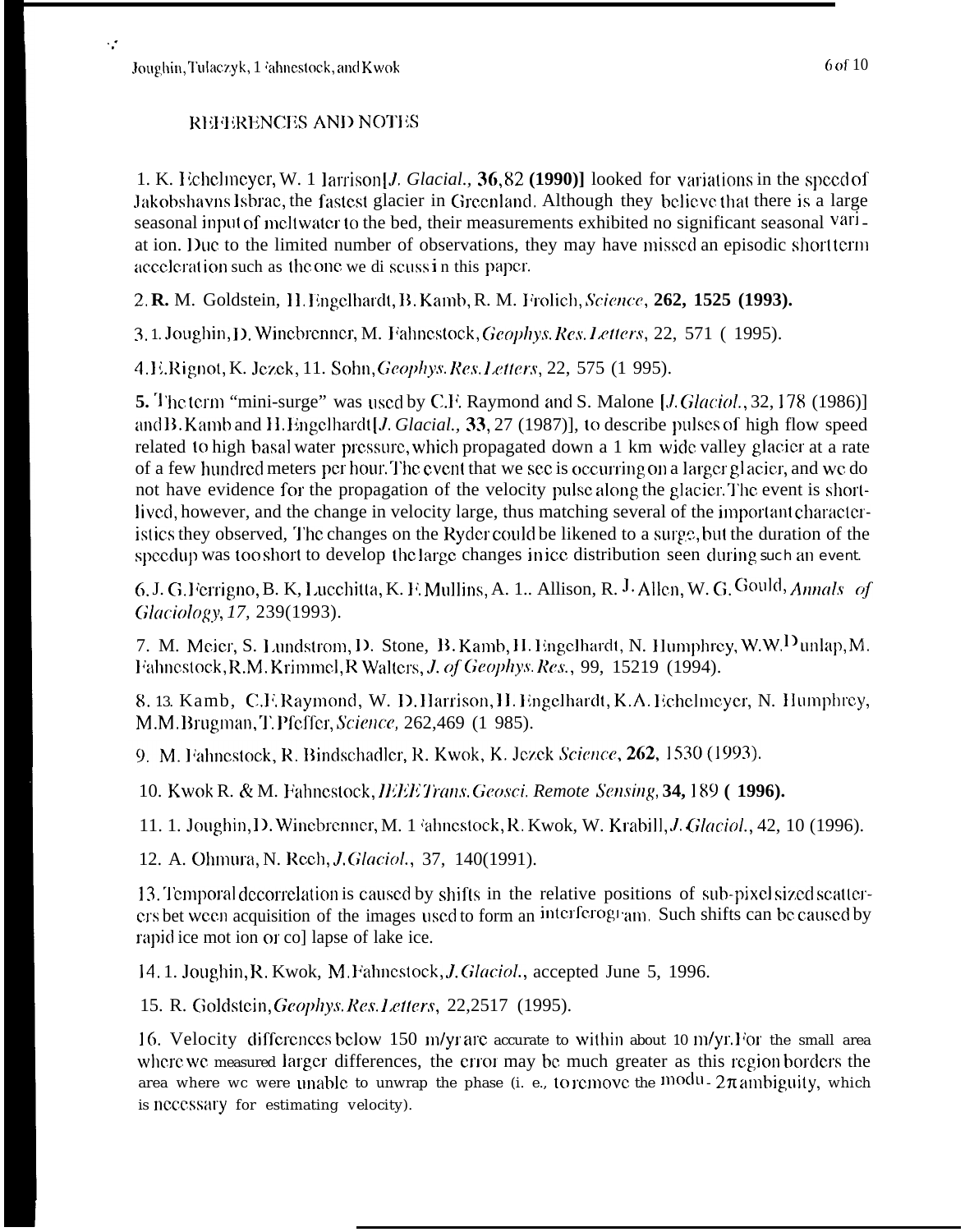7 of 10

17. Over *large* parts of the fast moving areas fringes remain visible but are too noisy to unwrap.

18. 1 for equal flow rates the pattern of fringes is three times as dense for a 3-day verses a 1-day i nterferogram, since three times the displacement is observed. The fact that over some, of the fast moving area, where we could not directly estimate velocity, the noisy fringe patterns for the 1-day October interferogram are visually denser than for the 3-day interferogram (acquired March 1992) anti representative of the normal flow mode) suggests that the October 1995 ice-flow velocity is in excess of three times its normal rate.

19. The effect of vertical displacement, which is proportional to horizontal flow speed, dominates the phase at length-scales of less than few ice thicknesses (3) (i.e., less than a few kilometers). Comparison of the short-scale phase variation in the November interferogram with that observed in the other interferograms indicates that similar vertical displacements occurred in September and that significantly larger vertical displacements took place in October. While not as accurate as direct comparison of horizontal velocities, the results indicate that the November velocity is close to the September velocity.

20. B. Kamb, H. Engelhardt, M.A. Fahnestock, N. Humphrey, M. Meier, D. Stone, J. of Geophys. Res., 99, 15231 (1994).

21.11. Thomsen, 1.. Thorning, R. Braithewaite, The Geological Survey of Greenland, Nr.138,  $(1985).$ 

22. W. S. B. Paterson, The Physics of Glaciers. Second Edition, Pergammon Press, Oxford  $(1994).$ 

23. We thank B, Bindschadler for his many helpful comments on the manuscript. 1. Joughin and R. Kwok performed this work at the Jet Propulsion Laboratory, California Institute of Technolog y, under cent ract with NASA, S. Tulaczyk acknowledges support from the 1 lenry and Grazyna Bauer fellowship. Mark Fahnestock was supported under NASA NMTPE grant NAGW4285.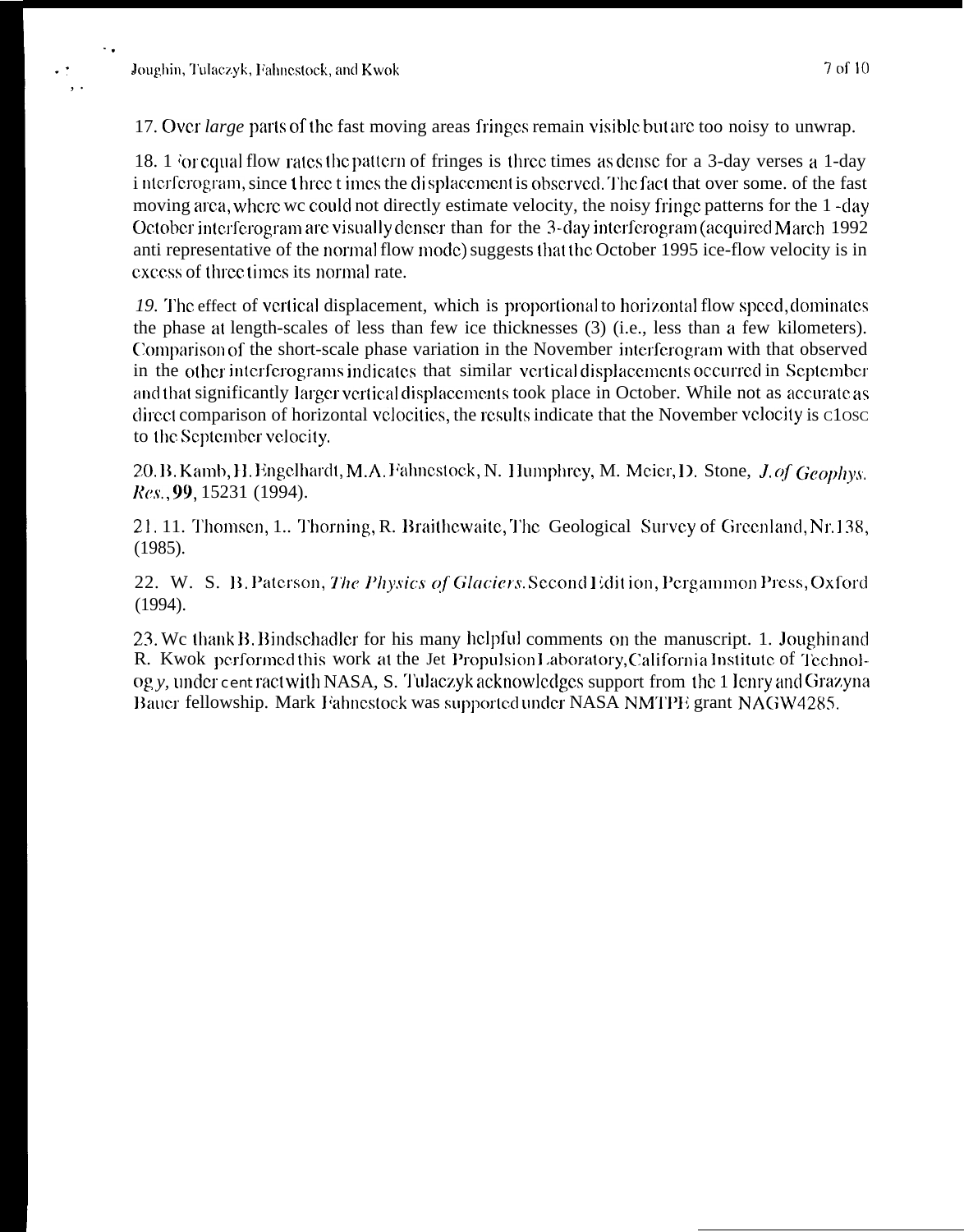

Fig. 1. ERS-1 SAR amplitude image of the Ryder Glacier, Greenland acquired 18 March 1992 at the location indicated by a solid-white box in the inset map. Several smaller glaciers along the ice margin extend into Wulff Land. The patlern of low backscatter at the ice margin increasing to bright backscatter further inland is due to the different scattering properties of the bare-ice, wet-snow and percolation facies (9). The locations where lakes existed during the previous melt season show up as bright spots of a few kilometers in diameter. Elevation contours at 50- (thin) and 100-m (thick) intervals are plotled over icecovered portions of the scene. To create this high resolution DEM we difference pairs of interferograms to remove the displacement effect (10,1 1). The relative accuracy of the resulting DEM is on the order of a few meters, while there may be long wavelength errors of up to several ten's of meters.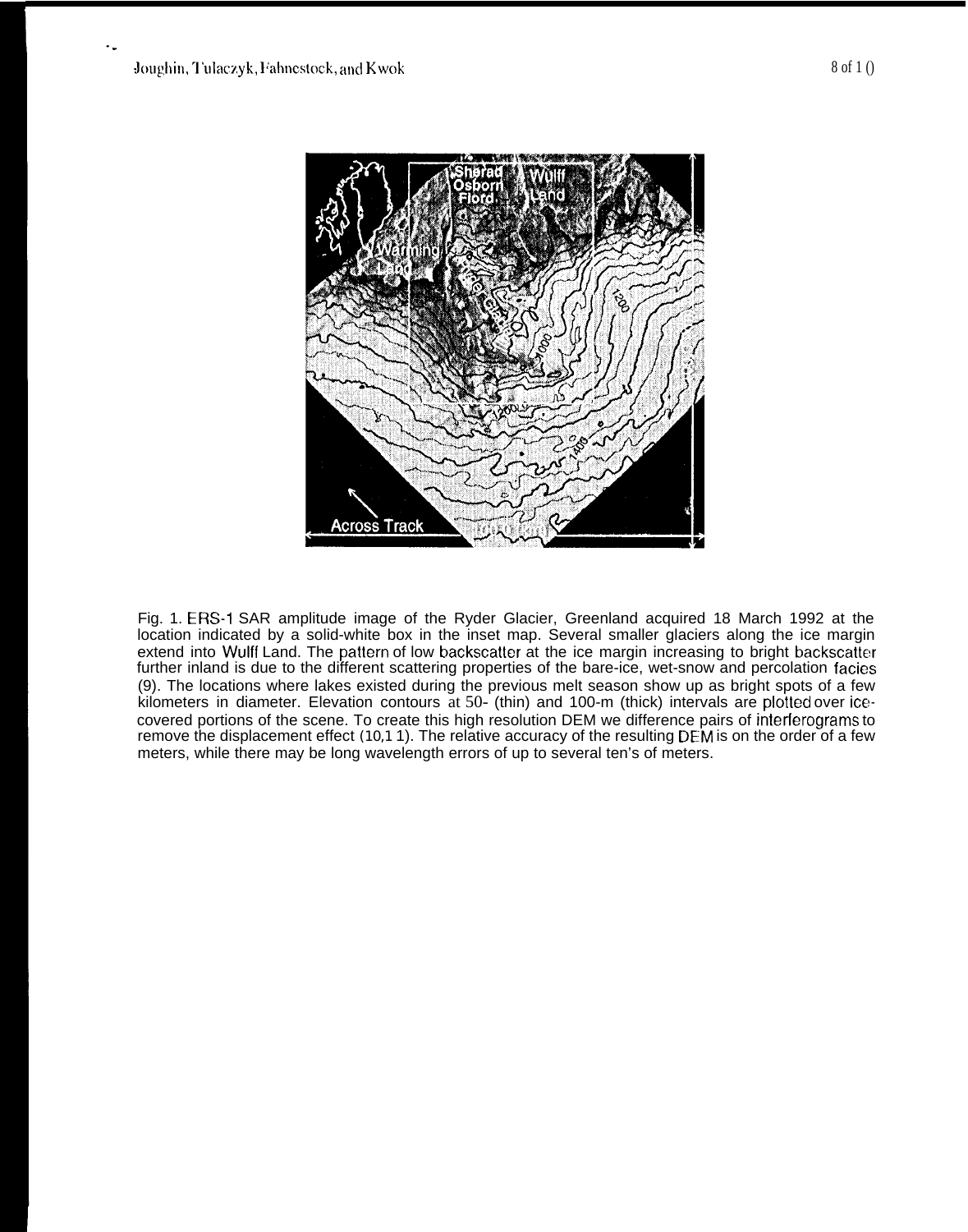





Fig. 2. Interferograms from the fast moving area of the Ryder Interferometric phase, and constant saturation. We used the Glacier (white box Fig. 1). The interferograms are displayed as hue-saturation-value images with value (brightness) determined by the SAR amplitude, hue determined by the  $\frac{2}{3}$  DEM (Fig. 1.) to remove the effect of topography. Each fringe  $\mathbf{Q}$  (yellow-red transition) represents 2.8 cm of displacement  $\mathbf{Q}$  directed toward or away from the radar. There is no sensitivity  $\ddot{\mathbf{r}}$  to displacement in the along-track direction. (A) Interferogram over the interval from 21-22 September 1995. Closed contour "bull's eye" patterns are the result of vertical displacement as ice flows over bumps (3). The linear, tightly-spaced sets of  $\mathbb{M}$  parallel fringes reflect rapid change in velocity across the shear margins.  $(B)$  Interferogram for the period from 26-27 ~\$%~~~\$~' october 1995. The much denser fringes indicate a dramatic change in velocity over the September observation. In some areas there are no discernible fringes. This fringe loss is attributable to both temporal decorrelation (13) and aliasing, which is caused by insufficient spatial sampling.  $(C)$ Reprocessing the data to higher resolution restores fringes in some areas as shown by the higher resolution blowup of an **area** (white boxes in A and B) from the October interferogram. The lack of fringes on the lakes indicates complete decorrelation caused by substantial changes to the lake surfaces (i.e., fracturing of surface ice) over the one-day interval.